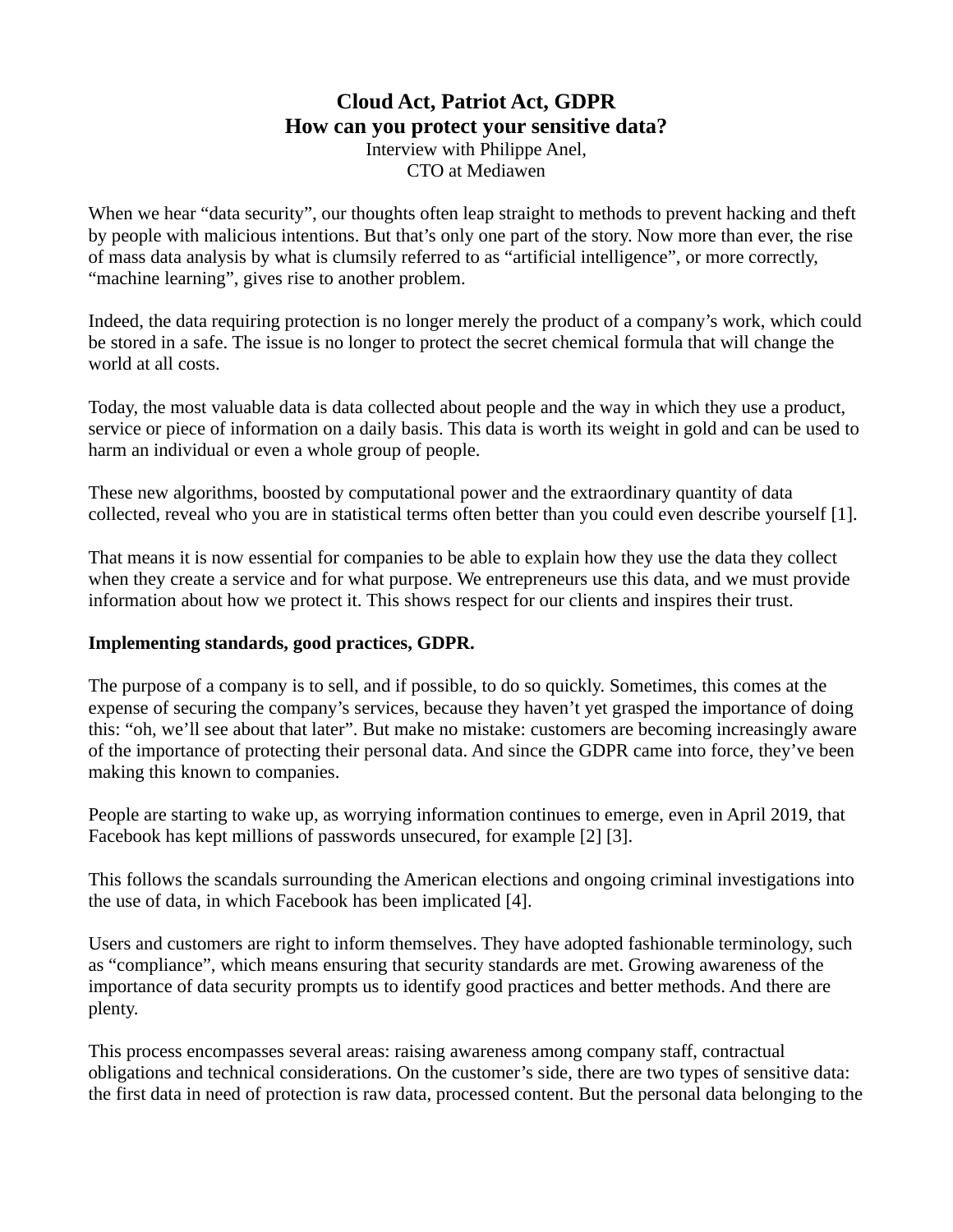customers or users of a service is no less important. And things don't get any better when governments get involved.

## **Cloud Act - Patriot Act, same old story?**

The Patriot Act [5] allows government agencies in the USA, including the NSA, CIA and FBI, to obtain information as part of investigations into terrorism. This law only applies to data stored on servers in the United States. It seems legitimate given the international context we currently live in.

But the Cloud Act [6] is something quite different. Ratified by Donald Trump on Friday 23 March 2018 [7], it allows access by the American authorities to electronic data stored abroad as part of a legal investigation. American authorities in possession of the relevant warrant can therefore ask a service provider governed by American law to supply your data, even if it is stored on servers hosted in Europe. They don't even have to inform you!

# **Doesn't the GDPR protect us from the Cloud Act?**

The GDPR can't do anything about this practice. A company or service provider governed by American law will submit to American jurisdiction, even when the rules of the GDPR apply to it. In theory, companies based in Europe could refuse to cooperate. But in reality, this is far too risky for their own image: they could be held responsible in the event of a terrorist attack, for example, or accused of protecting criminals. And that could be bad for business. [8]

## **Good practices for securing your company data**

To secure your company data, you must first be aware that the biggest risk comes from within. We're not saying you should be suspicious of your employees. But when you're aware of the true value of data, it's easy to see why limiting access to it is a logical step to take.

Valuing data includes recognising the risk involved in losing it. In general, we only fully understand the risks when it actually happens: a computer or telephone is stolen, a hard drive refuses to reboot, someone accidentally deletes everything... The solution to data loss is simple: data backups and redundancy in remote geographic locations.

But by increasing the number of backups and storage spaces, you're also increasing the risk of theft. Cryptography is a useful tool to consider in order to enhance data security, providing the means to deal with the computing power now available to everyone and with the impending arrival of quantum computing.

If "legal" access to your data, authorised by the Cloud Act or the Patriot Act, is a disincentive to your customers, the best thing to do is to pay for your data to be hosted by a European company in Europe. If you choose this option, you'll have to ensure that the company is not bought or funded by an American company, which would allow the extraterritorial right of access to your data. Digital sovereignty is currently a major challenge for companies. They must have control over their data.

There are also illegal data capture methods like hacking and sniffing. It's a complex issue. In my view, it's important for companies to encourage their customers and users to work with updated, secure browsers and operating systems, or even to impose them. I know how difficult that can be. It's a real bind and updating can sometimes mean the tools used become obsolete.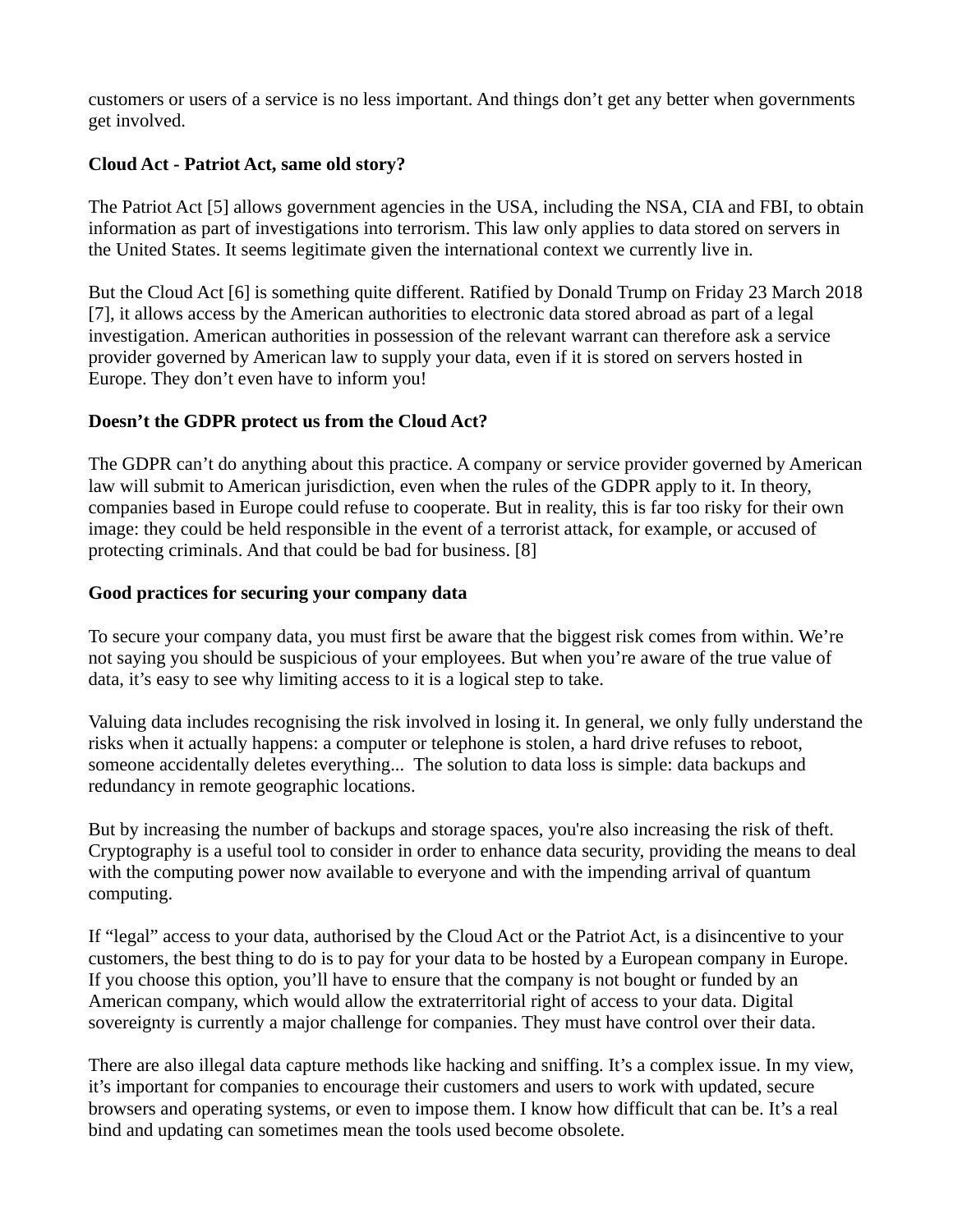In terms of development, I take a rather extreme standpoint. It's important to avoid ready-made frameworks which are also potential attack vectors. For example, in terms of authentication, if you allow a user to sign in to your site using their Facebook or Google account, how can you ever protect them? Of course, it's quick and easy to set up. But the cost could be far higher if you fall victim to an attack.

When you're low on resources, it's important to prioritise simplicity. Numerous digital security breaches are due to the growing complexity of the tools available. For developers, the article by Russ Cox on software dependencies is very useful [9].

At Mediawen, the use of a dedicated server to store important data such as user data is one of the solutions we've put in place. Virtual machines are certainly cheaper, but they are also shared with other virtual machines. And what we know now about security vulnerabilities such as Meltdown [10] and Spectre [11] on current processors doesn't really inspire confidence. There's no shortage of material on the subject. There's no shortage of patches either...

It's also essential to keep components up-to-date, for example, the TLS protocol which replaces the SSL. Heartbleed-type bugs [12] have also caused a lot of damage. Make sure too to keep track of information about the vulnerability of the entire development process you are using. It's a good idea to update your compilers and tools regularly! [13]

Overall, technological monitoring is essential. Technological independence is also key! The ability to write code which is easy to maintain, well-documented and well-built will allow you to adapt to new attack vectors.

#### **What questions do customers ask?**

The questions asked are often simple: "where is my data hosted", "who do you work with?", "do you also offer private SaaS?", "do you offer on-premises software?" (the possibility of installing a service directly onto the customer's server), "how do you ensure data is protected?", "when and how do backups take place?", "can I erase my data at any time?", "can I obtain the data collected about me by your service?", etc.

You'll see that in these circumstances, answering "we'll see about that later" is far from acceptable. Bear in mind that cyber security is a foundation on which you develop your products and services. If you put it off, it's much harder and more expensive to take action later. And in some cases, it can even be too late.

#### **The solution isn't just technical, although that's important too.**

It's important to use recent tools to write code, as huge progress has been made in the programming tools and languages available, especially to simplify the work of testing and validation. For example, in the Go programming language [14], which I use increasingly regularly, there's a whole infrastructure for testing. You can find out more by reading the information on this link [15]. These tools are more and more common in all programming languages.

For some time now, new attacks have been using hardware bugs in some microprocessors as vectors, although the issue has received little media attention [10] [11] [16]. These are extremely serious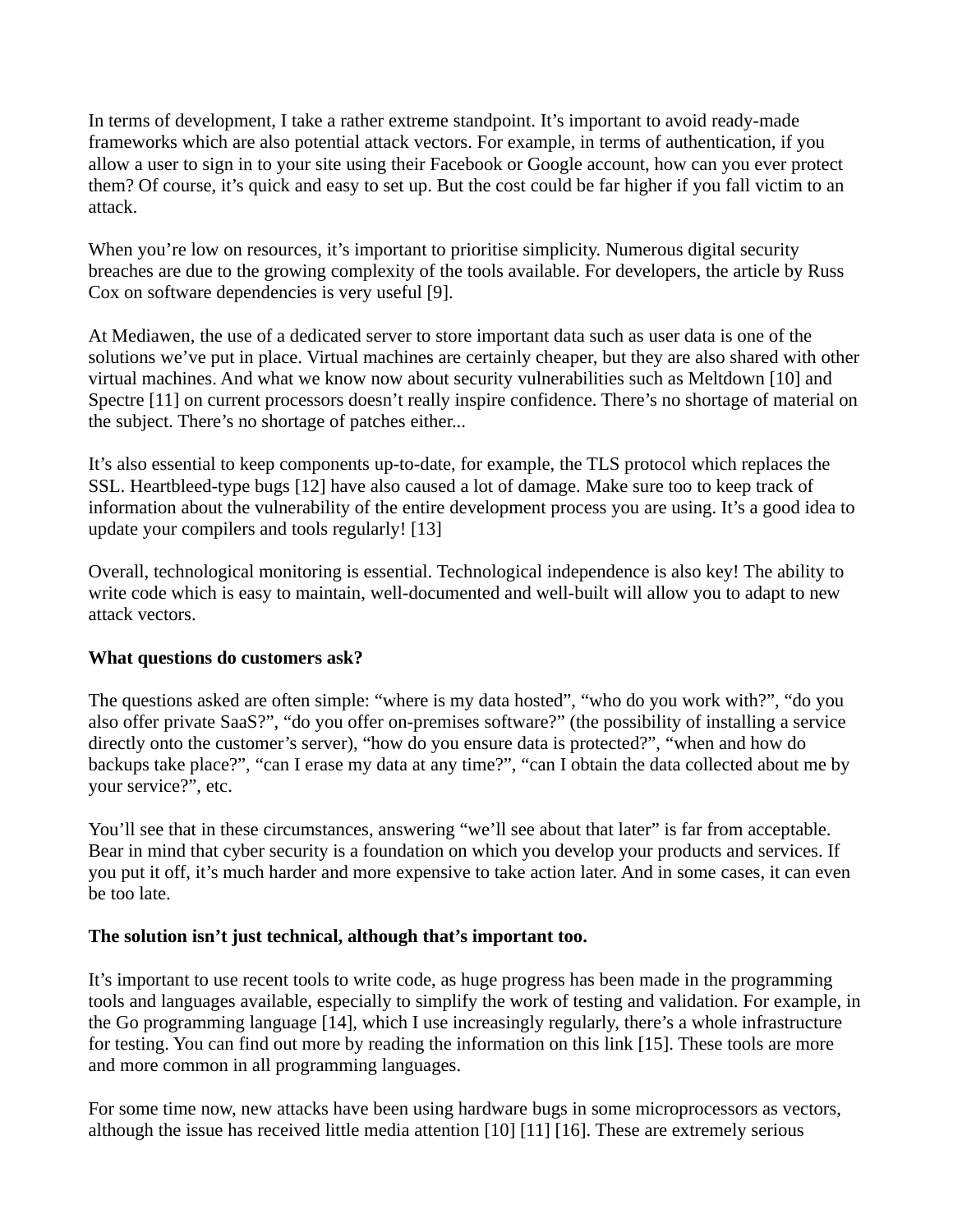situations. But it is also possible to protect yourself from them. You just have to equip yourself with the means to do so.

As I said earlier, the use of dedicated servers instead of virtual machines and encryption are excellent solutions. If data is encrypted, it will be more difficult to read, especially if you reduce the attack surface of your server.

Make sure you pay attention to the method you use. Data must be exploited. And to do that, it must be decrypted at some point. If you allow a malicious company to get hold of your cryptographic keys, then all your efforts will have been in vain.

#### **Is there also a legal solution?**

It's also a good idea to protect both your own data and that of your users legally. That means using resources which ensure that data confidentiality is respected. In Europe, the GDPR protects user data specifically. Data sovereignty for companies is the biggest challenge at present. You must ensure that your data processing is compliant with security standards, updating it regularly in response to the quickly changing context.

## **Ultimately, the solution is human and cultural.**

Unfortunately, I do not think that the GDPR is sufficient to address these challenges. The strength of the GDPR lies in its ability to raise awareness about the challenges and threats relating to data security. It is pragmatic in its approach.

Compliance also involves raising awareness among employees of companies or organisations through training programmes about confidentiality and data protection. Without this learning and awareness from every member of the company, it will be difficult or even impossible to implement the relevant measures.

The solution also has a political dimension: it will depend on the ability of European governments to maintain a collaborative approach and to create stakeholders who are able to compete with our current leaders. Right now, we're behind. But where will we be tomorrow?

#### **Security, a wide-ranging operation.**

All evidence suggests that it is preferable to work with European companies with servers in Europe. That doesn't mean you should shut yourself off to other markets, but it is important that you are able to provide a guarantee to customers that they are protected by legislation.

Customers must know what data they want to protect and possess enough information to help them decide on the compromises they are willing to make. Our role is to explain the measures to be implemented to ensure optimal security, and their consequences.

In order to do this, the first thing to do is to design an application which can be easily moved from one resource provider to another. Modularity and agility are essential to avoid being entirely dependent on a third party and to maintain control over both your data and your company's future.

Philippe Anel, 2019.